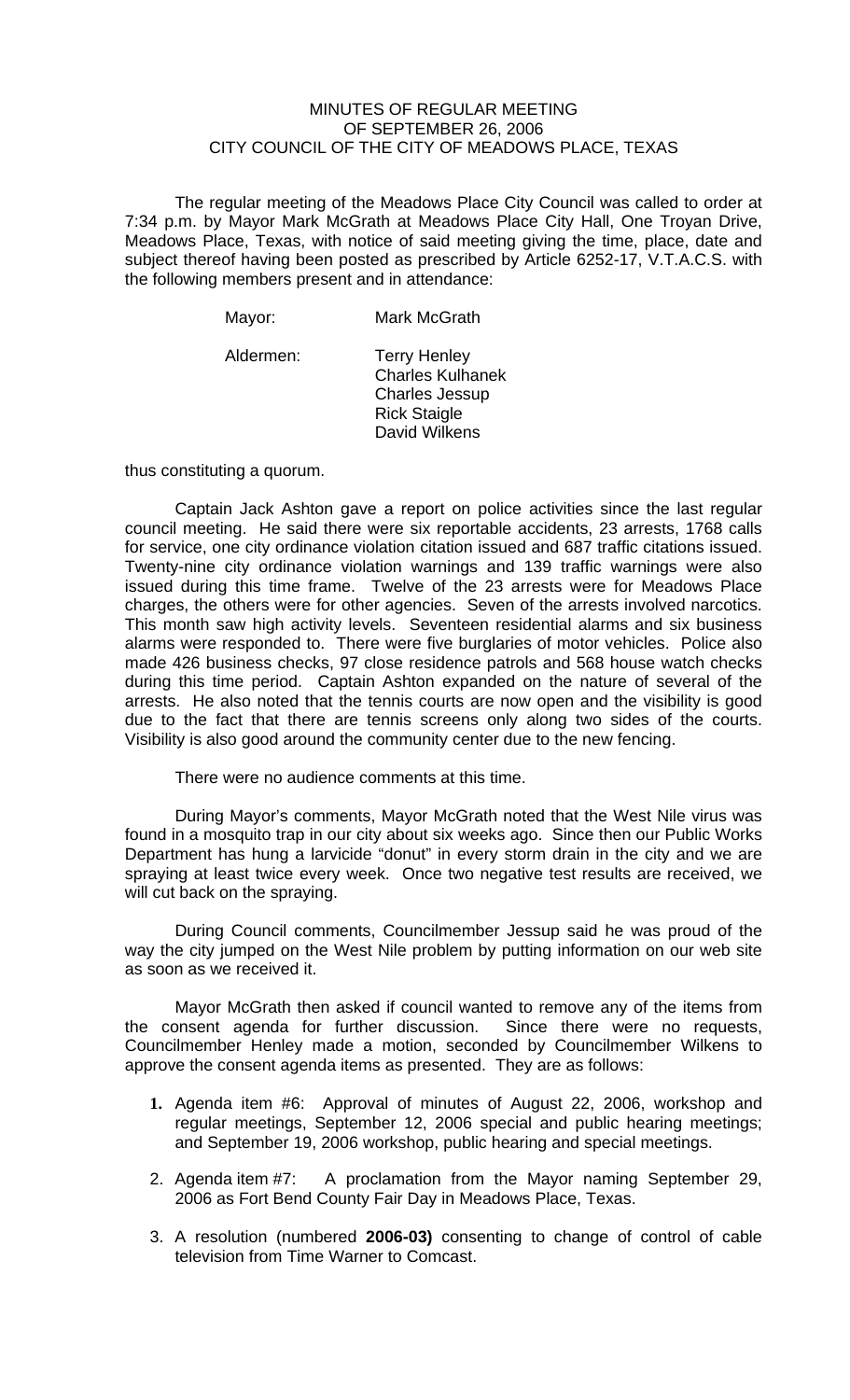4. Agenda item #15: Ratification of expenditures totaling \$173,394.36.

Mayor McGrath then read the caption to the following resolution:

# **A RESOLUTION DESIGNATING A REPRESENTATIVE AND OFFICIAL ALTERNATE TO THE GENERAL ASSEMBLY OF THE HOUSTON-GALVESTON AREA COUNCIL FOR THE YEAR 2007.**

In past years, Councilmember Terry Henley as served as our representative and Councilmember Piwonka has served as our official alternate to the General Assembly of the H-GAC. Mayor McGrath proposed Councilmember Staigle be named to the position of official alternate. Councilmember Henley noted that, as the city's representative, he attends the General Law Cities workshop each November. This is how he first became a member of the board. Councilmember Jessup made a motion to adopt the resolution, numbered **2006-04,** as presented. Councilmember Kulhanek seconded the motion which carried unanimously.

Mayor McGrath then read the caption to the following ordinance:

### **AN ORDINANCE ADOPTING THE FISCAL 2006-2007 BUDGET FOR THE CITY OF MEADOWS PLACE, TEXAS, AND APPROPRIATING THE SEVERAL SUMS SET UP THEREIN TO THE OBJECTS AND PURPOSES THEREIN NAMED.**

Mayor McGrath said this is a \$4.5 million budget as compared to \$4.1 million last year. It includes a 3% pay raise for all city employees, a new patrol position, a restored Public Works position, clerical help on City Hall side, two new Public Works vehicles and rehabilitation of the interior of Well #1. It follows the local trend of increased costs in energy (gas and electricity.) The proposed tax rate is a decrease from \$0.76 to \$0.73 per \$100 of valuation. A proposed water/sewer/garbage rate increase will be discussed later this evening which will raise the average cost about \$5.00 per month per household. Councilmember Jessup made a motion, seconded by Councilmember Staigle to approve the ordinance, numbered **2006-31**, adopting the budget as presented. The motion carried unanimously.

Mayor McGrath then read the caption to the following ordinance:

**AN ORDINANCE APPROVING THE FISCAL 2006-2007 BUDGET FOR THE CITY OF MEADOWS PLACE ECONOMIC DEVELOPMENT CORPORATION AS ADOPTED BY THE ECONOMIC DEVELOPMENT CORPORATION BOARD OF DIRECTORS AT THEIR AUGUST 31, 2006, REGULAR MEETING AND APPROPRIATING THE SEVERAL SUMS SET UP THEREIN TO THE OBJECTS AND PURPOSES THEREIN NAMED.** 

Mayor McGrath noted the  $\frac{1}{2}$  cent EDC tax is paying for the city survey marketing program and Dairy Ashford landscaping improvements and has paid for the Well #3 debt service, West Airport – Kirkwood traffic signal and monument landscape improvements, West Airport widening and sound walls along Dairy Ashford and West Airport. EDC President Terry Henley thanked Margaret Sandlin, Garden Club President for her help coordinating the landscaping. The new budget projects \$205,000 in revenues and \$197,000 in expenditures. Councilmember Henley made a motion to adopt the ordinance, numbered **2006-32**, as presented. Councilmember Kulhanek seconded the motion which carried unanimously.

Mayor McGrath then read the caption to the following ordinance:

# **AN ORDINANCE LEVYING A TAX RATE FOR THE CITY OF MEADOWS PLACE, TEXAS, FOR THE TAX YEAR 2006.**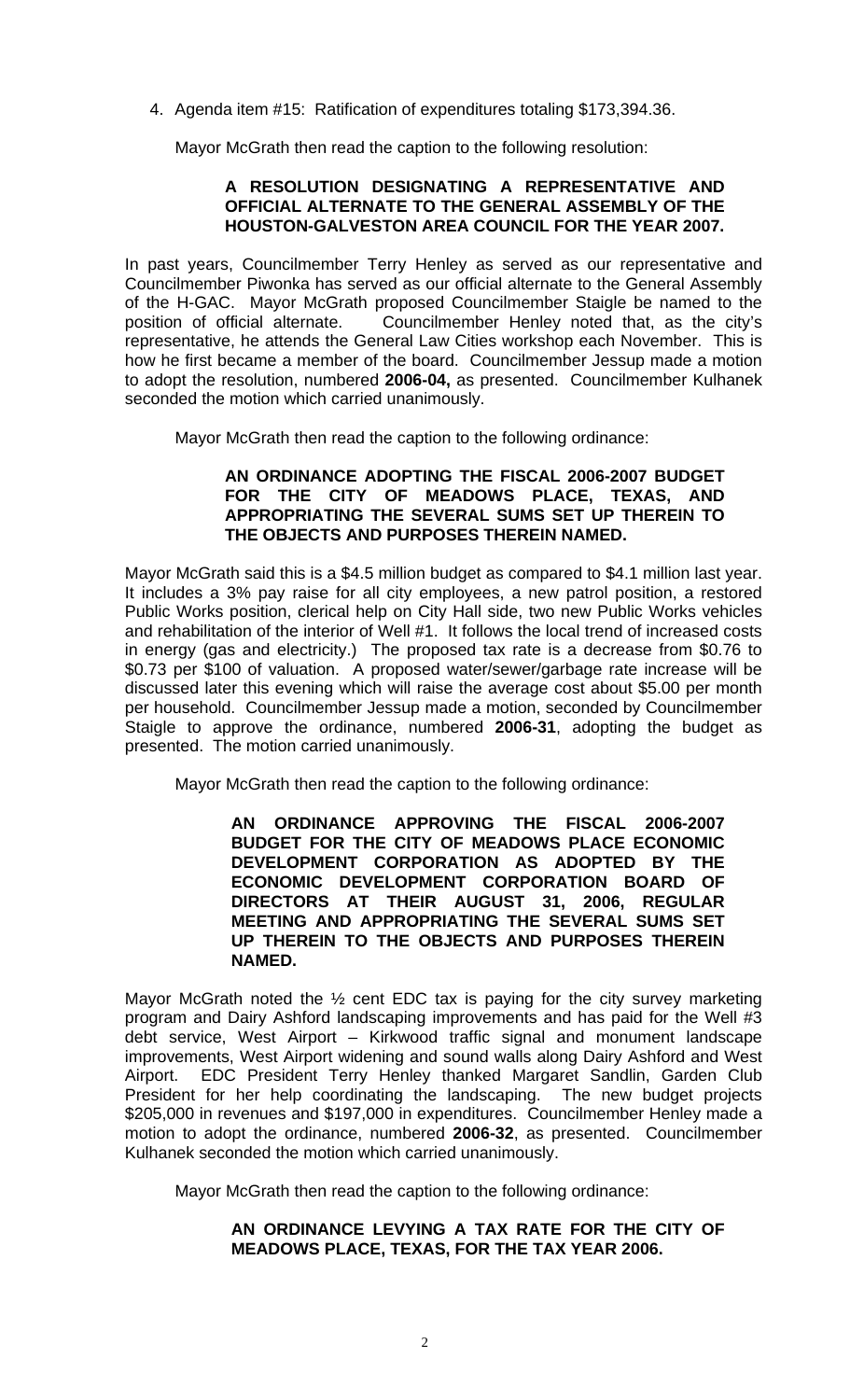Mayor McGrath noted that the proposed \$0.73 tax rate should include \$0.2003 for debt service reduction and \$0.2597 for maintenance and operation. Councilmember Henley made a motion to adopt a \$0.2003 tax rate for debt service reduction. Councilmember Staigle seconded the motion which carried unanimously. Councilmember Henley made a motion to adopt a \$0.2597 tax rate for maintenance and operation purposes. Councilmember Kulhanek seconded the motion which carried unanimously. Councilmember Henley then made a motion to adopt the ordinance, numbered **2006-33**, levying a \$0.73 tax rate for the City of Meadows Place, Texas, for the tax year 2006. The motion was seconded by Councilmember Jessup and carried unanimously.

 Council then discussed taking action on casting the city's votes in the Texas Municipal League Intergovernmental Risk Pool Board of Trustees Election. Councilmember Henley made a motion the city vote for Greg Ingham in Place 11, Frank Estrada in Place 12 and Byron Black in Place 13. Councilmember Staigle seconded this motion which carried unanimously.

 Council then considered taking action on approving an engagement letter presented by WCL Enterprises regarding an agreement to conduct a management and operations review of the Police Department of the City of Meadows Place, Texas. Mayor McGrath reminded everyone that Chief Pickett has retired and Captain Gary Stewart was appointed Acting Chief on September 19<sup>th</sup>. Council has a lot of good faith in Chief Stewart. The recent survey rated the Police Department either good or excellent 90% of the time. Council feels it is in the best interest of the city to take its time to study the situation to determine what is good in the department and what can be made better. This review will be a collaborative effort between the Police Department, the consultants and Council, providing a road map for the new chief on which direction he or she should follow. Councilmember Jessup noted this was a great opportunity for the city. Councilmember Staigle made a motion, seconded by Councilmember Kulhanek to approve the engagement letter. The motion carried unanimously.

Mayor McGrath then read the caption to the following ordinance:

**AN ORDINANCE AMENDING THE CODE OF ORDINANCES OF THE CITY OF MEADOWS PLACE, CHAPTER 29, ENTITLED "UTILITIES," ARTICLE I, ENTITLED "IN GENERAL," DIVISION 2 ENTITLED "BILLING AND CHARGES FOR WATER SERVICE AND SANITARY SEWER SERVICE," SECTION 29-11, ENTITLED "BILLING AND CHARGES FOR WATER SERVICE AND SANITARY SEWER SERVICE."** 

As mentioned earlier when discussing the budget, this ordinance will result in a \$5.00 per month average increase in water/sewer bills. Councilmember Staigle made a motion, seconded by Councilmember Henley to adopt the ordinance, numbered **2006- 34**, as read. The motion carried unanimously.

Mayor McGrath then read the caption to the following ordinance:

**AN ORDINANCE CALLING A JOINT PUBLIC HEARING BEFORE THE CITY COUNCIL OF THE CITY OF MEADOWS PLACE AND THE PLANNING AND ZONING COMMISSION OF THE CITY OF MEADOWS PLACE TO BE HELD ON THE 24TH DAY OF OCTOBER, 2006, AT 7:00 O'CLOCK P.M. AT THE CITY OF MEADOWS PLACE CITY HALL, ONE TROYAN DRIVE, MEADOWS PLACE, TEXAS TO HEAR ANY AND ALL PERSONS DESIRING TO BE HEARD ON OR IN CONNECTION WITH ANY MATTER OR QUESTION INVOLVING A PROPOSAL TO AMEND CHAPTER 24 OF THE CODE OF ORDINANCES OF THE CITY OF MEADOWS PLACE ENTITLED "PLANNING AND ZONING REGULATIONS" ARTICLE X ENTITLED "SIGNS." SECTION 24-1008 ENTITLED "SIGNS – RESIDENTIAL,"**